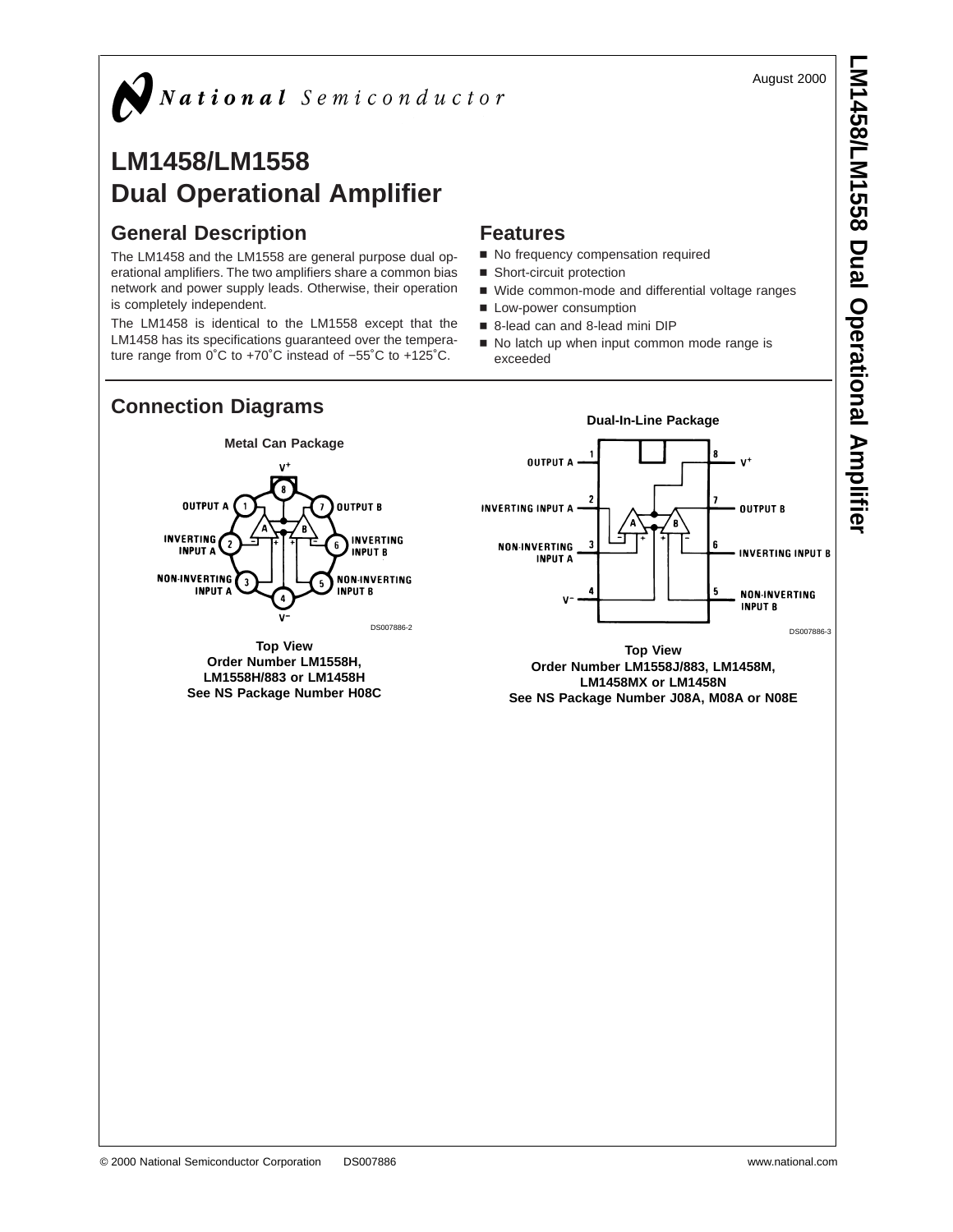#### **Absolute Maximum Ratings (Note 1)**

**If Military/Aerospace specified devices are required, please contact the National Semiconductor Sales Office/ Distributors for availability and specifications.**

| <b>DISTINUIVES TOF AVAILABILITY AND SPECIFICATIONS.</b> |            | Lead Temperature (Soldering, 10 sec.)                  |                 |  |  |  |
|---------------------------------------------------------|------------|--------------------------------------------------------|-----------------|--|--|--|
| (Note 5)                                                |            | $260^{\circ}$ C                                        |                 |  |  |  |
|                                                         |            | Soldering Information                                  |                 |  |  |  |
| Supply Voltage                                          |            | Dual-In-Line Package                                   |                 |  |  |  |
| LM1558                                                  | ±22V       | Soldering (10 seconds)                                 | $260^{\circ}$ C |  |  |  |
| LM1458                                                  | ±18V       | Small Outline Package                                  |                 |  |  |  |
| Power Dissipation (Note 2)                              |            | Vapor Phase (60 seconds)                               | $215^{\circ}$ C |  |  |  |
| LM1558H/LM1458H                                         | 500 mW     | Infrared (15 seconds)                                  | $220^{\circ}$ C |  |  |  |
| LM1458N                                                 | 400 mW     | See AN-450 "Surface Mounting Methods and Their Effect  |                 |  |  |  |
| Differential Input Voltage                              | ±30V       | on Product Reliability" for other methods of soldering |                 |  |  |  |
| Input Voltage (Note 3)                                  | ±15V       | surface mount devices.                                 |                 |  |  |  |
| <b>Output Short-Circuit Duration</b>                    | Continuous | ESD tolerance (Note 6)                                 | 300V            |  |  |  |

Operating Temperature Range

Storage Temperature Range −65˚C to +150˚C

−55˚C to +125˚C 0˚C to +70˚C

LM1558 LM1458

#### **Electrical Characteristics** (Note 4)

| <b>Parameter</b>          | <b>Conditions</b>                                  | <b>LM1558</b> |     |            | <b>LM1458</b> |            |            | <b>Units</b> |
|---------------------------|----------------------------------------------------|---------------|-----|------------|---------------|------------|------------|--------------|
|                           |                                                    | Min           | Typ | <b>Max</b> | Min           | <b>Typ</b> | <b>Max</b> |              |
| Input Offset Voltage      | $T_A = 25^{\circ}C$ , $R_S \le 10 \text{ k}\Omega$ |               | 1.0 | 5.0        |               | 1.0        | 6.0        | mV           |
| Input Offset Current      | $T_A = 25^{\circ}C$                                |               | 80  | 200        |               | 80         | 200        | nA           |
| Input Bias Current        | $T_A = 25^{\circ}C$                                |               | 200 | 500        |               | 200        | 500        | nA           |
| Input Resistance          | $T_A = 25^{\circ}C$                                | 0.3           | 1.0 |            | 0.3           | 1.0        |            | $M\Omega$    |
| Supply Current Both       | $T_A = 25^{\circ}C$ , $V_S = \pm 15V$              |               | 3.0 | 5.0        |               | 3.0        | 5.6        | mA           |
| Amplifiers                |                                                    |               |     |            |               |            |            |              |
| Large Signal Voltage Gain | $T_A = 25^{\circ}C$ , $V_S = \pm 15V$              | 50            | 160 |            | 20            | 160        |            | V/mV         |
|                           | $V_{\text{OUT}} = \pm 10V$ , $R_L \ge 2$ kΩ        |               |     |            |               |            |            |              |
| Input Offset Voltage      | $R_s \leq 10 \text{ k}\Omega$                      |               |     | 6.0        |               |            | 7.5        | mV           |
| Input Offset Current      |                                                    |               |     | 500        |               |            | 300        | nA           |
| Input Bias Current        |                                                    |               |     | 1.5        |               |            | 0.8        | μA           |
| Large Signal Voltage Gain | $V_s = \pm 15V$ , $V_{OUT} = \pm 10V$              | 25            |     |            | 15            |            |            | V/mV         |
|                           | $R_1 \geq k\Omega$                                 |               |     |            |               |            |            |              |
| Output Voltage Swing      | $V_{\rm s} = \pm 15V$ , R <sub>L</sub> = 10 kΩ     | ±12           | ±14 |            | ±12           | ±14        |            | $\vee$       |
|                           | $R_L = 2 k\Omega$                                  | ±10           | ±13 |            | ±10           | ±13        |            | $\vee$       |
| Input Voltage Range       | $V_s = \pm 15V$                                    | ±12           |     |            | ±12           |            |            | $\vee$       |
| Common Mode               | $R_S \leq 10 k\Omega$                              | 70            | 90  |            | 70            | 90         |            | dB           |
| <b>Rejection Ratio</b>    |                                                    |               |     |            |               |            |            |              |
| Supply Voltage            | $R_{\rm S} \leq 10 \text{ k}\Omega$                | 77            | 96  |            | 77            | 96         |            | dB           |
| <b>Rejection Ratio</b>    |                                                    |               |     |            |               |            |            |              |

**Note 1:** "Absolute Maximum Ratings" indicate limits beyond which damage to the device may occur. Operating Ratings indicate conditions for which the device is functional, but do not guarantee specific performance limits.

**Note 2:** The maximum junction temperature of the LM1558 is 150˚C, while that of the LM1458 is 100˚C. For operating at elevated temperatures, devices in the H08 package must be derated based on a thermal resistance of 150°C/W, junction to ambient or 20°C/W, junction to case. For the DIP the device must be derated based on a thermal resistance of 187˚C/W, junction to ambient.

**Note 3:** For supply voltages less than ±15V, the absolute maximum input voltage is equal to the supply voltage.

Note 4: These specifications apply for V<sub>S</sub> = ±15V and −55°C ≤ T<sub>A</sub> ≤ 125°C, unless otherwise specified. With the LM1458, however, all specifications are limited to  $0^{\circ}C \leq T_A \leq 70^{\circ}C$  and  $V_S = \pm 15V$ .

**Note 5:** Refer to RETS 1558V for LM1558J and LM1558H military specifications.

**Note 6:** Human body model, 1.5 kΩ in series with 100 pF.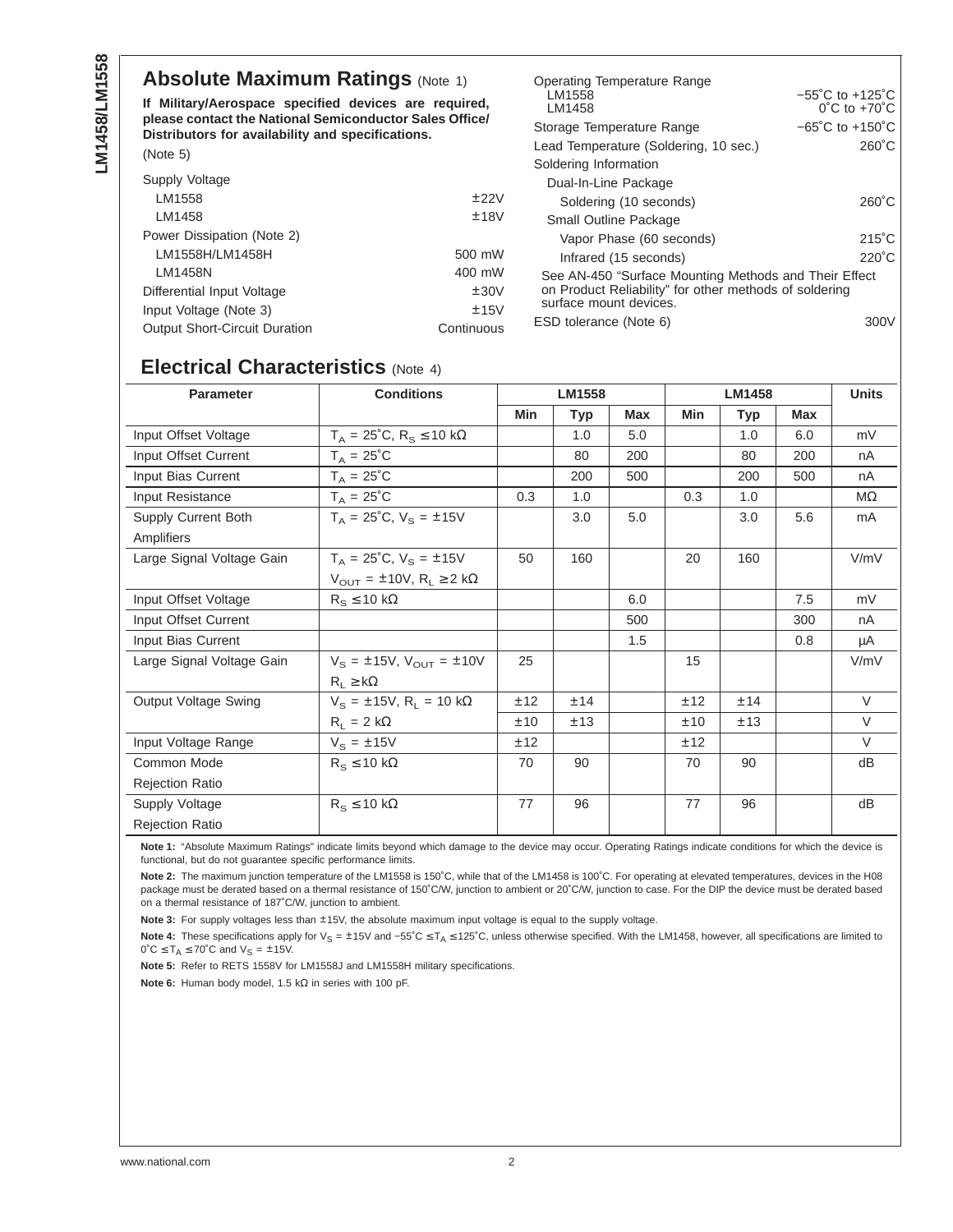

Numbers in parentheses are pin numbers for amplifier B.

**LM1458/LM1558**

LM1458/LM1558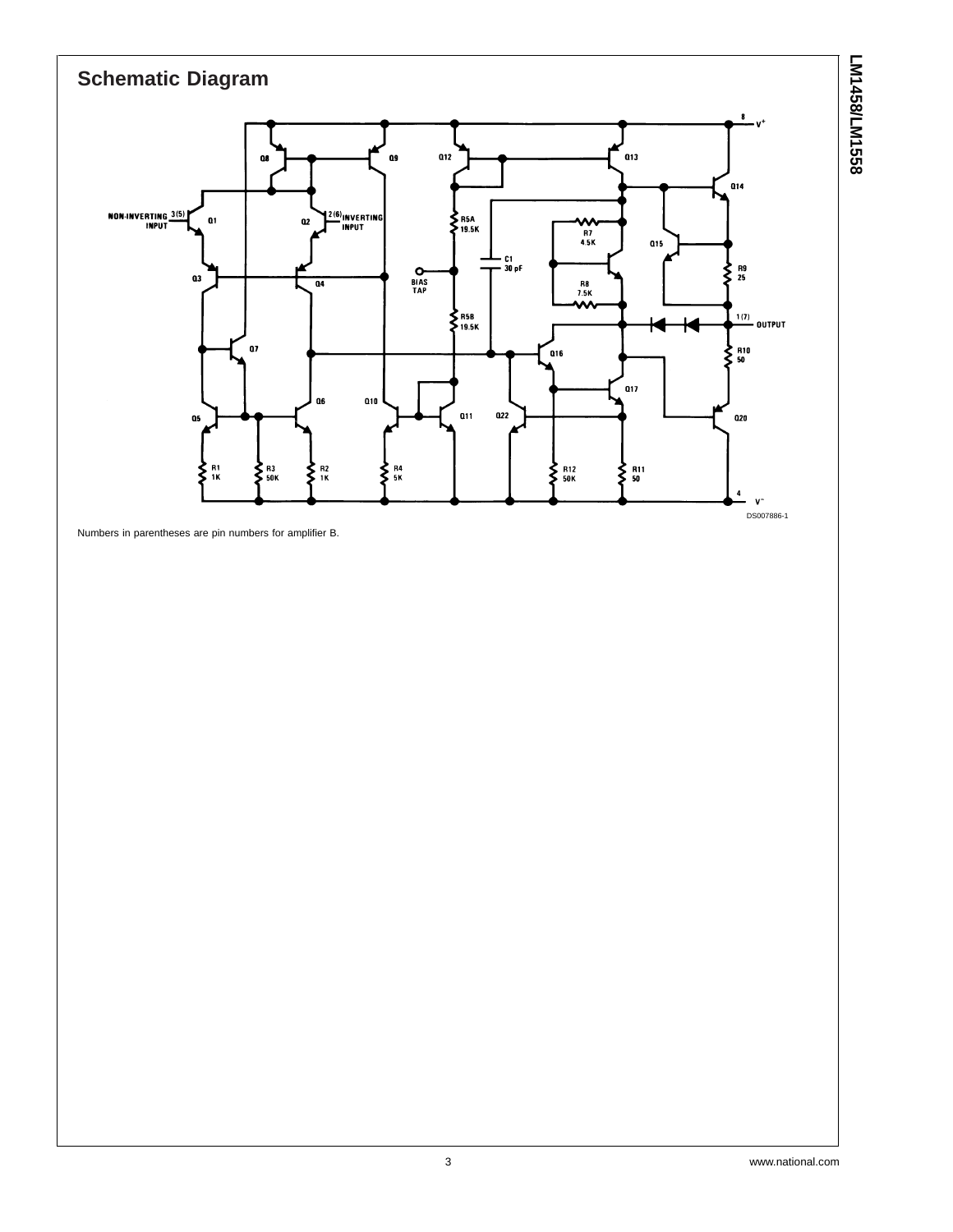



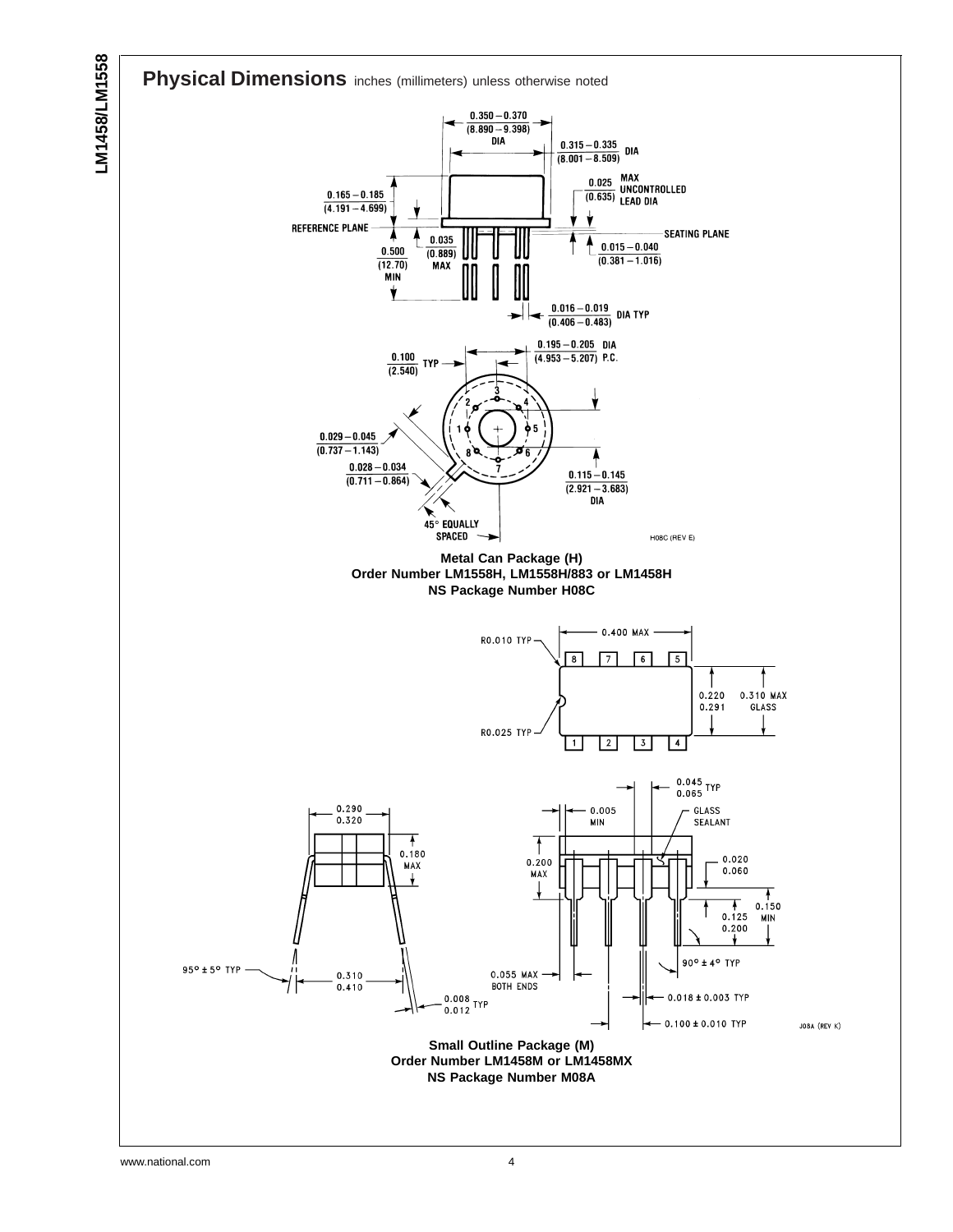**Physical Dimensions** inches (millimeters) unless otherwise noted (Continued)









**Order Number LM1458N NS Package Number N08E**